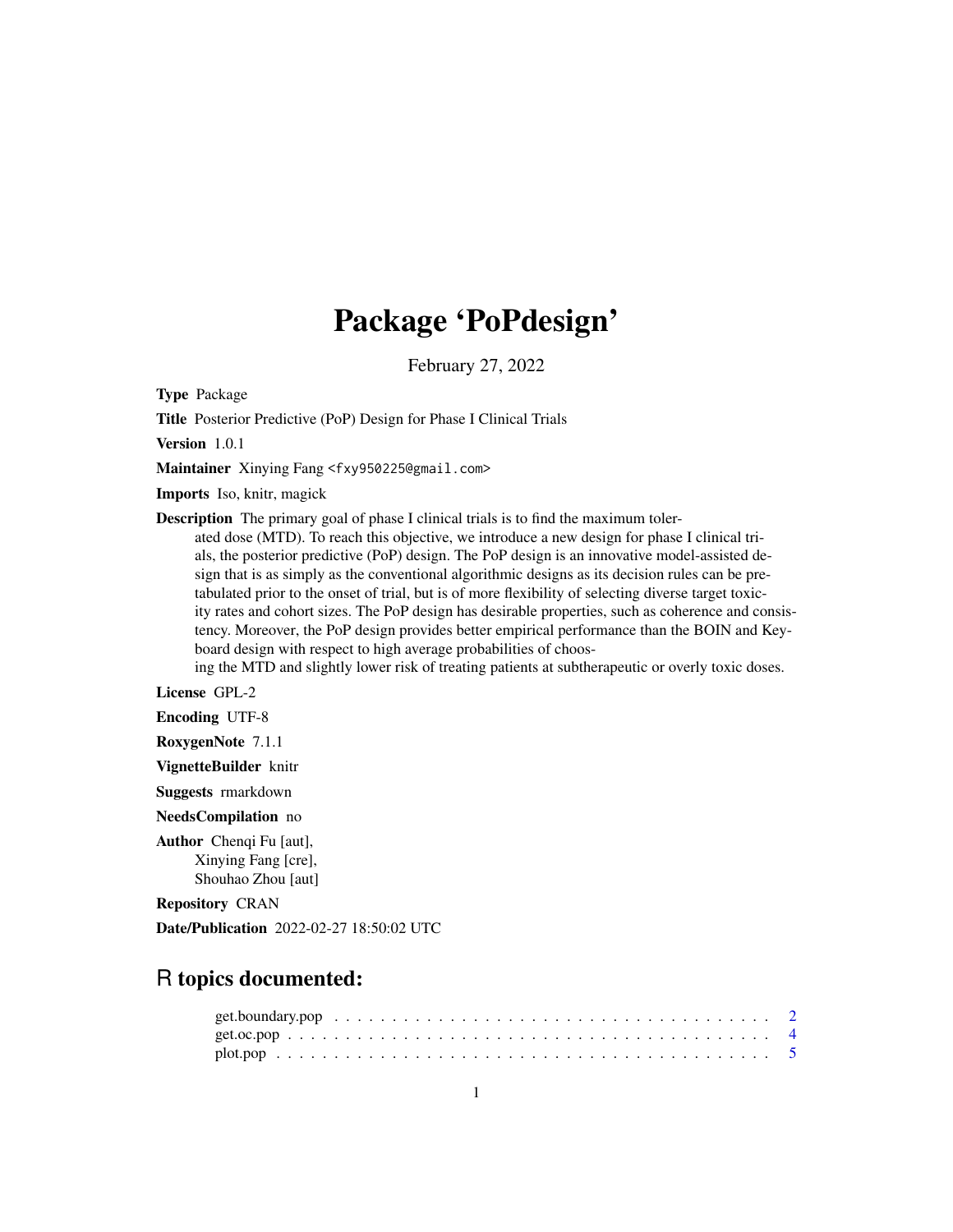<span id="page-1-0"></span>

| Index |  |  |  |  |  |  |  |  |  |  |  |  |  |  |  |  | - 0 |
|-------|--|--|--|--|--|--|--|--|--|--|--|--|--|--|--|--|-----|
|       |  |  |  |  |  |  |  |  |  |  |  |  |  |  |  |  |     |
|       |  |  |  |  |  |  |  |  |  |  |  |  |  |  |  |  |     |

get.boundary.pop *Generate the dose escalation and de-escalation boundaries for singleagent trials.*

#### Description

Use this function to generate the dose escalation and deescalation boundaries for single-agent trials.

### Usage

```
get.boundary.pop(target, n.cohort, cohortsize, cutoff, K, cutoff_e)
```
## **Arguments**

| target     | the target DLT rate                                                                                                                                                                                                                                                                                                                                                                                    |
|------------|--------------------------------------------------------------------------------------------------------------------------------------------------------------------------------------------------------------------------------------------------------------------------------------------------------------------------------------------------------------------------------------------------------|
| n.cohort   | the total number of cohorts                                                                                                                                                                                                                                                                                                                                                                            |
| cohortsize | the cohort size                                                                                                                                                                                                                                                                                                                                                                                        |
| cutoff     | the cutoff for the predictive Bayes Factor (PrBF). Users can specify either a<br>value or a function for cutoff. If cutoff=TRUE, then a function defined by the<br>package will be applied as cutoff. If PrBF < cutoff, we assign the next cohort of<br>patients to an adjacent dose based on observed DLT. Otherwise, the evidence is<br>in favor of $H_{0i}$ and we need to retain the current dose. |
| K          | number of dose levels. It is required when argument cutoff is a function that<br>requires K.                                                                                                                                                                                                                                                                                                           |
| cutoff_e   | the cutoff for the dose exclusion rule. If $PrBF_{0,1} < E(n_i)$ , the evidence is in<br>favor of $H_{1j}$ . If $\hat{\pi}_j < \phi$ , the current dose is deemed as subtherapeutic and we<br>exclude the current dose and lower doses; If $\hat{\pi}_i > \phi$ , the current dose is overly<br>toxic and we exclude the current dose and higher doses.                                                |

# Details

We assume that there are J pre-specified dose levels of the drug of interest. Let  $d_1, d_2, \ldots, d_J$ denote these dose levels. The dose-limiting toxicity (DLT) is assessed as a binary outcome, experiencing toxicity or not. The true dose toxicity is monotonically increasing as the dose level increases. Let  $\phi$  be the target toxicity rate and  $\pi_j$  be the true dose-toxicity of dose level  $d_j$ , for  $j = 1, 2, \ldots, J$ . We formulate our hypothesis as:

$$
H_{0j} : \pi_j = \phi
$$
  

$$
H_{1j} : \pi_j \neq \phi
$$

 $H_{0j}$  indicates that  $d_j$  is the desired MTD so that we should stay;  $H_{1j}$  reflects the current dose is either below or above the MTD so that we should transit to a lower or upper dose level. Whether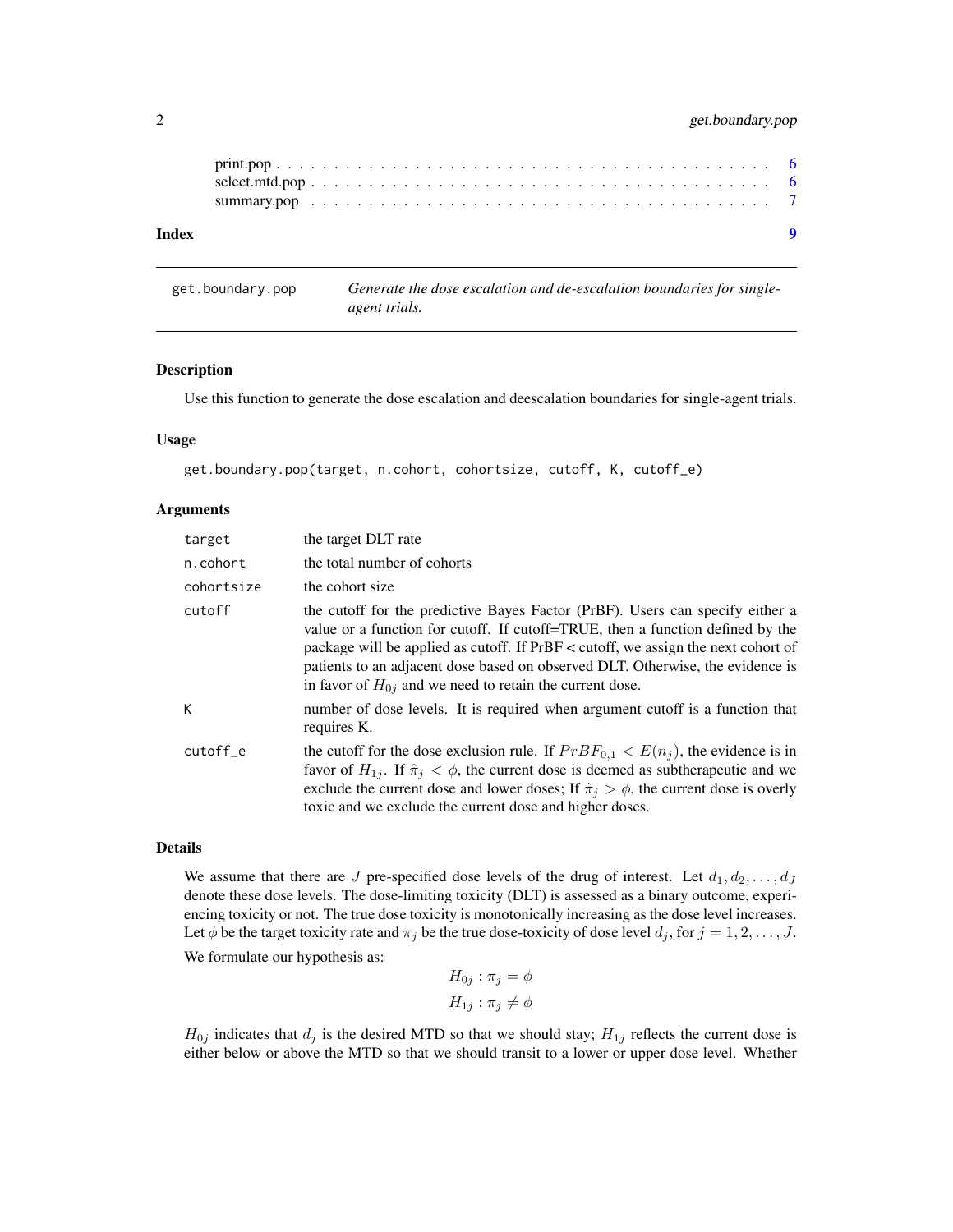escalate or de-escalate the dose is straightforward: if the observed toxicity rate is above the target toxicity rate  $\phi$ , we de-escalate the dose; if the observed toxicity rate is below  $\phi$ , we escalate the dose.

With the hypothesis, the predictive Bayes factor comparing  $H_{0j}$  and  $H_{1j}$  is given by

$$
PrBF_{0,1} = \frac{\phi^{y_i}(1-\phi)^{n_j-y_j}B(y_j+1,n_j-y_j+1)^{n_j}exp(1)}{B(y_j+2,n_j-y_j+1)^{y_j}B(y_j+1,n_j-y_j+2)^{n_j-y_j}}
$$

where  $x_j$  is the toxicity response of the ith subject among  $n_j$  subjects that received dose  $d_j$ , for  $j = 1, 2, \dots, J$ .  $y_j$  denotes the sum of toxicity response. We assume that

$$
y_j \sim Bin(n_j, \pi_j)
$$

According to the calibration of the PrBF, a decision rule based on  $PrBF_{0,1}$  is: 1. If  $PrBF_{0,1}$  >  $C(n_j)$ , the evidence is in favor of  $H_{0j}$  and we need to retain the current dose; 2. Otherwise, we assign the next cohort of patients to an adjacent dose according to the observed DLT  $\hat{\pi}_i = y_i/n_i$ , such as:

(a) If  $\hat{\pi}_i < \phi$ , we escalate the dose;

(b) If  $\hat{\pi}_i > \phi$ , we de-escalate the dose.

For patient safety and trial efficiency, the PoP design employs a dose exclusion rule. On the one hand, if the PrBF based on the observed DLT indicates a dose is above the MTD with a certain evidence, we exclude the current dose and doses above to avoid treating patients at an overly toxic dose; on the other hand, if the PrBF implies that a dose is substantially below the MTD, we eliminate the current dose and doses below to prevent wasting patients at a subtherapeutic dose. Such a dose exclusion rule is as follow:

If  $PrBF_{0,1} < E(n_j)$ , the evidence is in favor of  $H_{1j}$  and:

1. If  $\hat{\pi}_j < \phi$ , the current dose is deemed as subtherapeutic and we exclude the current dose and lower doses;

2. If  $\hat{\pi}_j > \phi$ , the current dose is overly toxic and we exclude the current dose and higher doses.

Once all the doses are eliminated from further investigation, the trial is terminated early. The selection of the cut-off value for the dose exclusion is critical for the performance of the PoP design, because it ensure the safety of the patients and efficiency of the design by influencing the early termination rule. The exclusion boundaries in the table above were determined using  $E(n<sub>i</sub>)$  =  $exp(-1)$ .

#### Value

get.boundary.pop() returns a list object, including the corresponding decision tables \$out.boundary and \$out.full.boundary.

# Examples

```
## get the dose escalation and deescalation boundaries for PoP design with
## the target DLT rate of 0.3, maximum sample size of 30, and cohort size of 3
bound \leq get.boundary.pop(target=0.5, n.cohort = 10, cohortsize = 3,
                          cutoff=TRUE,K=4,cutoff_e=exp(-1))
```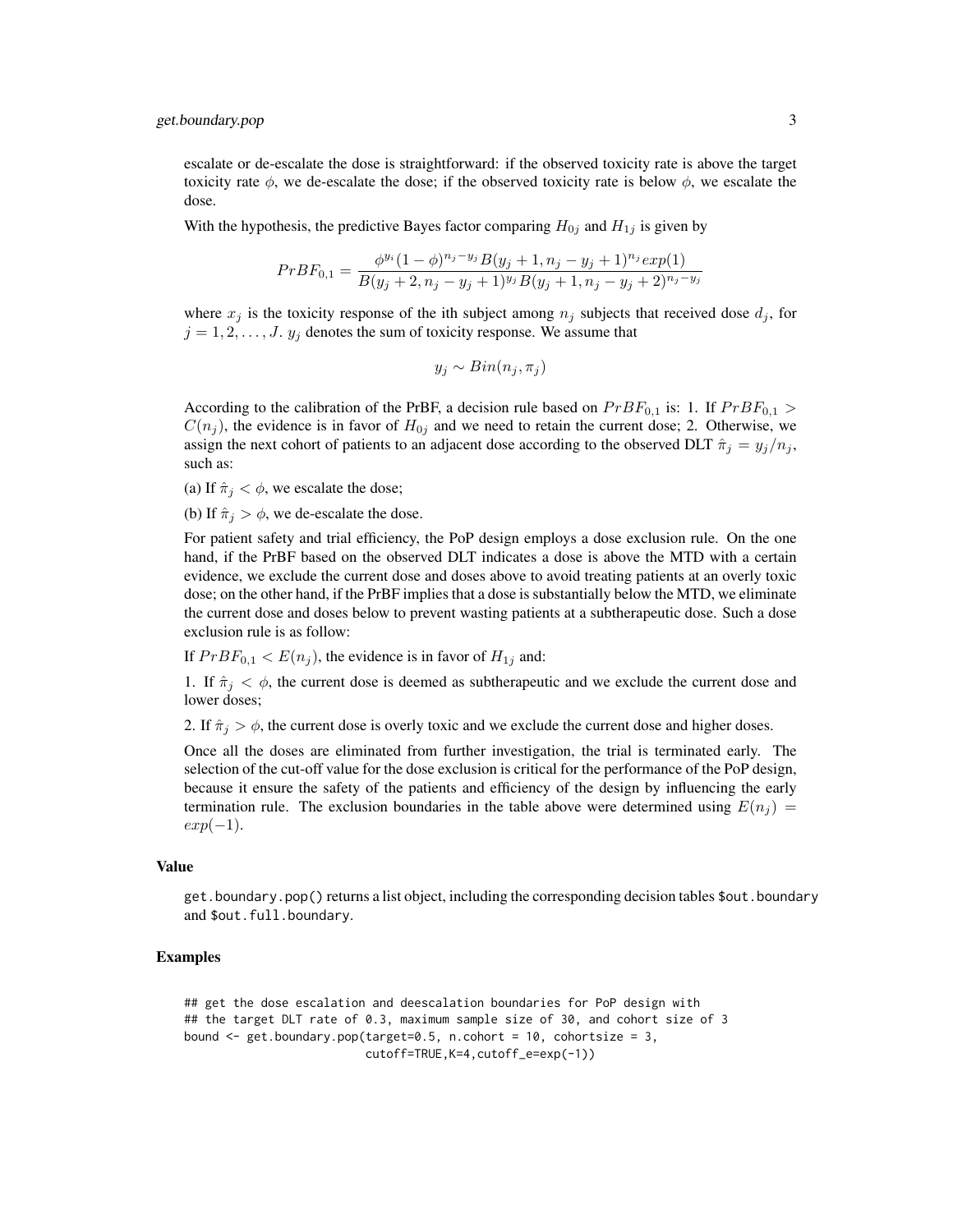<span id="page-3-0"></span>summary(bound) # get the descriptive summary of the boundary plot(bound) # plot the flowchart of the design along with decision boundaries

get.oc.pop *Operating characteristics for single-agent trials*

# Description

Generate the operating characteristics of the PoP design by simulating trials.

# Usage

get.oc.pop(target,n.cohort,cohortsize,titration,skeleton,n.trial,cutoff,cutoff\_e, risk.cutoff,earlyterm,start)

# Arguments

| target      | the target DLT rate                                                                                                                                                                                                                                                                                                                                                                                    |
|-------------|--------------------------------------------------------------------------------------------------------------------------------------------------------------------------------------------------------------------------------------------------------------------------------------------------------------------------------------------------------------------------------------------------------|
| n.cohort    | the total number of cohorts                                                                                                                                                                                                                                                                                                                                                                            |
| cohortsize  | the cohort size                                                                                                                                                                                                                                                                                                                                                                                        |
| titration   | default is TRUE. Set titration=TRUE to perform dose escalation with cohort<br>$size = 1$ to accelerate dose escalation at the beginning of the trial.                                                                                                                                                                                                                                                  |
| skeleton    | a vector containing the true toxicity probabilities of the investigational dose lev-<br>els.                                                                                                                                                                                                                                                                                                           |
| n.trial     | the total number of trials to be simulated                                                                                                                                                                                                                                                                                                                                                             |
| cutoff      | the cutoff for the predictive Bayes Factor (PrBF). Users can specify either a<br>value or a function for cutoff. If cutoff=TRUE, then a function defined by the<br>package will be applied as cutoff. If PrBF < cutoff, we assign the next cohort of<br>patients to an adjacent dose based on observed DLT. Otherwise, the evidence is<br>in favor of $H_{0j}$ and we need to retain the current dose. |
| cutoff_e    | the cutoff for the dose exclusion rule. If $PrBF_{0,1} < E(n_i)$ , the evidence is in<br>favor of $H_{1j}$ . If $\hat{\pi}_j < \phi$ , the current dose is deemed as subtherapeutic and we<br>exclude the current dose and lower doses; If $\hat{\pi}_j > \phi$ , the current dose is overly<br>toxic and we exclude the current dose and higher doses.                                                |
| risk.cutoff | the cutoff to eliminate an over/under toxic dose. We recommend the default<br>value of (risk.cutoff=0.8) for general use.                                                                                                                                                                                                                                                                              |
| earlyterm   | the early termination parameter.                                                                                                                                                                                                                                                                                                                                                                       |
| start       | specify the starting dose level. Default value is 1.                                                                                                                                                                                                                                                                                                                                                   |
|             |                                                                                                                                                                                                                                                                                                                                                                                                        |

## Details

TBD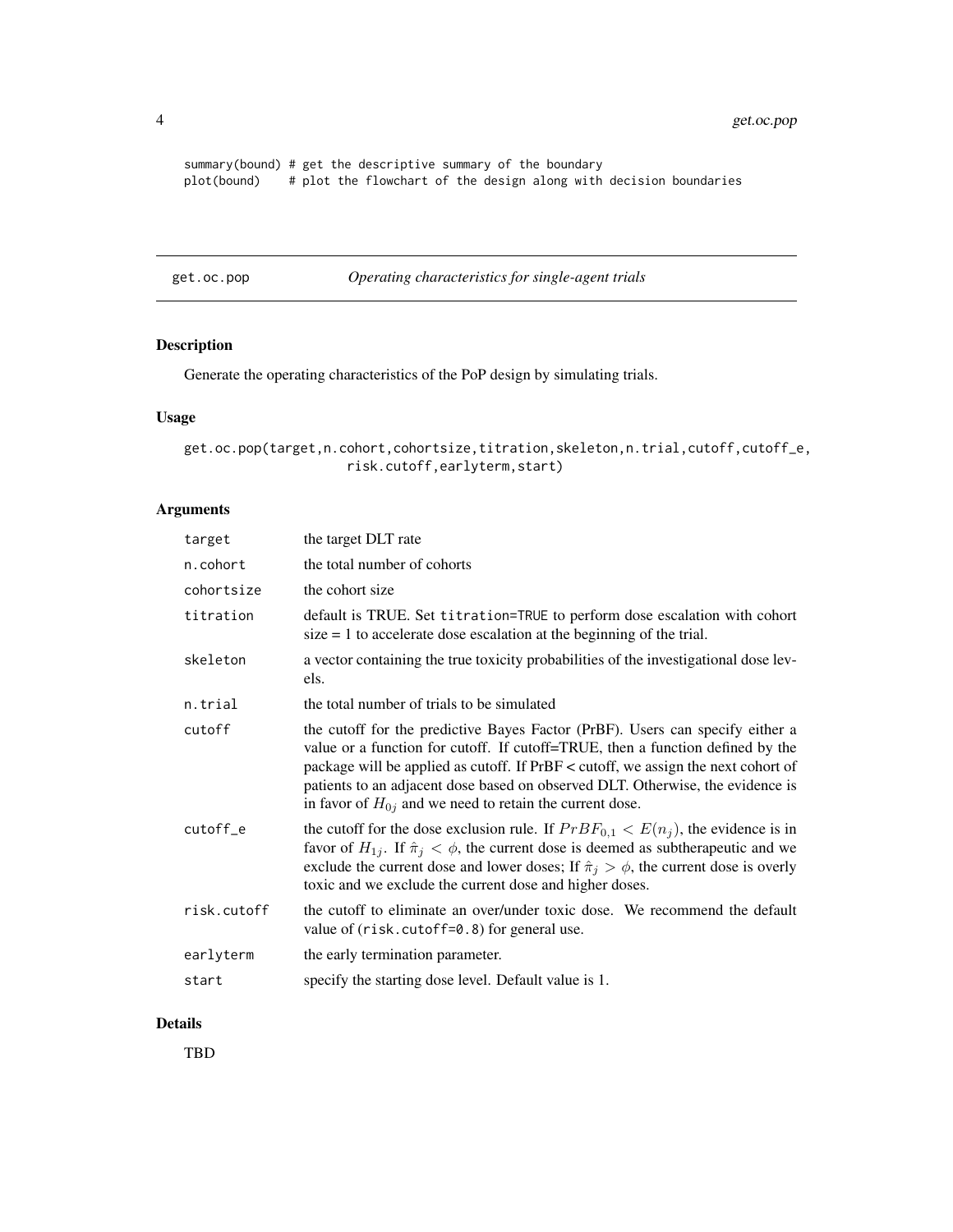#### <span id="page-4-0"></span>plot.pop 55 to 55 and 55 and 55 and 55 and 55 and 55 and 55 and 55 and 55 and 55 and 55 and 55 and 55 and 55 and 55 and 55 and 55 and 55 and 55 and 55 and 55 and 55 and 55 and 55 and 55 and 55 and 55 and 55 and 55 and 55 a

# Value

get.oc.pop() returns the operating characteristics of the PoP design as a list, including:

- (1) selection percentage at each dose level (\$sel.pct),
- (2) the number of patients treated at each dose level (\$num.p),
- (3) the number of toxicities observed at each dose level (\$num.tox),
- (4) the average number of toxicities,
- (5) the average number of patients,
- (6) the percentage of early stopping without selecting the MTD (\$early),
- (7) risk of underdosing 80% or more of patients (\$risk.under),
- (8) risk of overdosing 80% or more of patients (\$risk.over)

# References

Brunk, H., Barlow, R. E., Bartholomew, D. J. & Bremner, J. M (1972, ISBN-13: 978-0471049708).

## Examples

```
## get the operating characteristics for single-agent trials
oc <- get.oc.pop(target=0.3,n.cohort=10,cohortsize=3,titration=TRUE,
                 cutoff=TRUE,cutoff_e=exp(-1),
                 skeleton=c(0.3,0.4,0.5,0.6),n.trial=1000,
                     risk.cutoff=0.8,earlyterm=TRUE,start=1)
summary(oc) # summarize design operating characteristics
```
plot(oc)

plot.pop *Plot the flowchart and simulation results for PoP designs*

# **Description**

Plot the objects returned by other functions, including (1) flowchart of PoP design; (2) operating characteristics of the design, including selection percentage and the number of patients treated at each dose; (3) the estimate of toxicity probability for each dose and corresponding 95% credible interval

#### Usage

```
## S3 method for class 'pop'
plot(x, \ldots)
```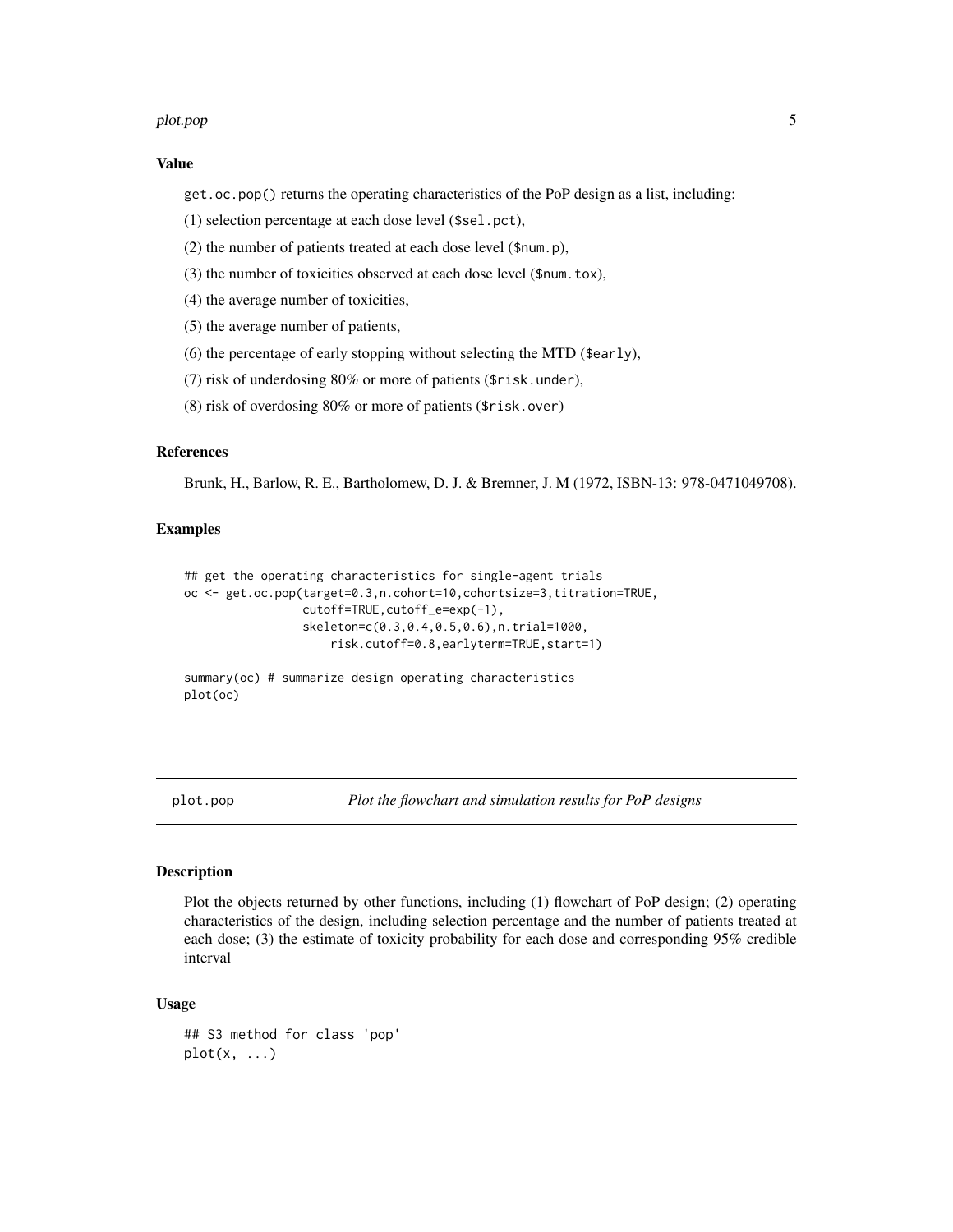# <span id="page-5-0"></span>Arguments

|                         | the object returned by other functions |
|-------------------------|----------------------------------------|
| $\cdot$ $\cdot$ $\cdot$ | ignored arguments                      |

# Value

plot() returns a figure or a series of figures depending on the object entered

| Generate descriptive summary for objects returned by other functions | print.pop |  |  |  |
|----------------------------------------------------------------------|-----------|--|--|--|
|----------------------------------------------------------------------|-----------|--|--|--|

# Description

Generate descriptive summary for objects returned by other functions.

# Usage

## S3 method for class 'pop'  $print(x, \ldots)$ 

# Arguments

| X        | the object returned by other functions |
|----------|----------------------------------------|
| $\cdots$ | ignored arguments                      |

# Details

print() prints the objects returned by other functions.

# Value

print() prints the objects returned by other functions.

| select.mtd.pop | Maximum tolerated dose (MTD) selection for single-agent trials |
|----------------|----------------------------------------------------------------|
|----------------|----------------------------------------------------------------|

# Description

Select the maximum tolerated dose (MTD) when the single-agent trial is completed

# Usage

select.mtd.pop(target, n.pts, n.tox)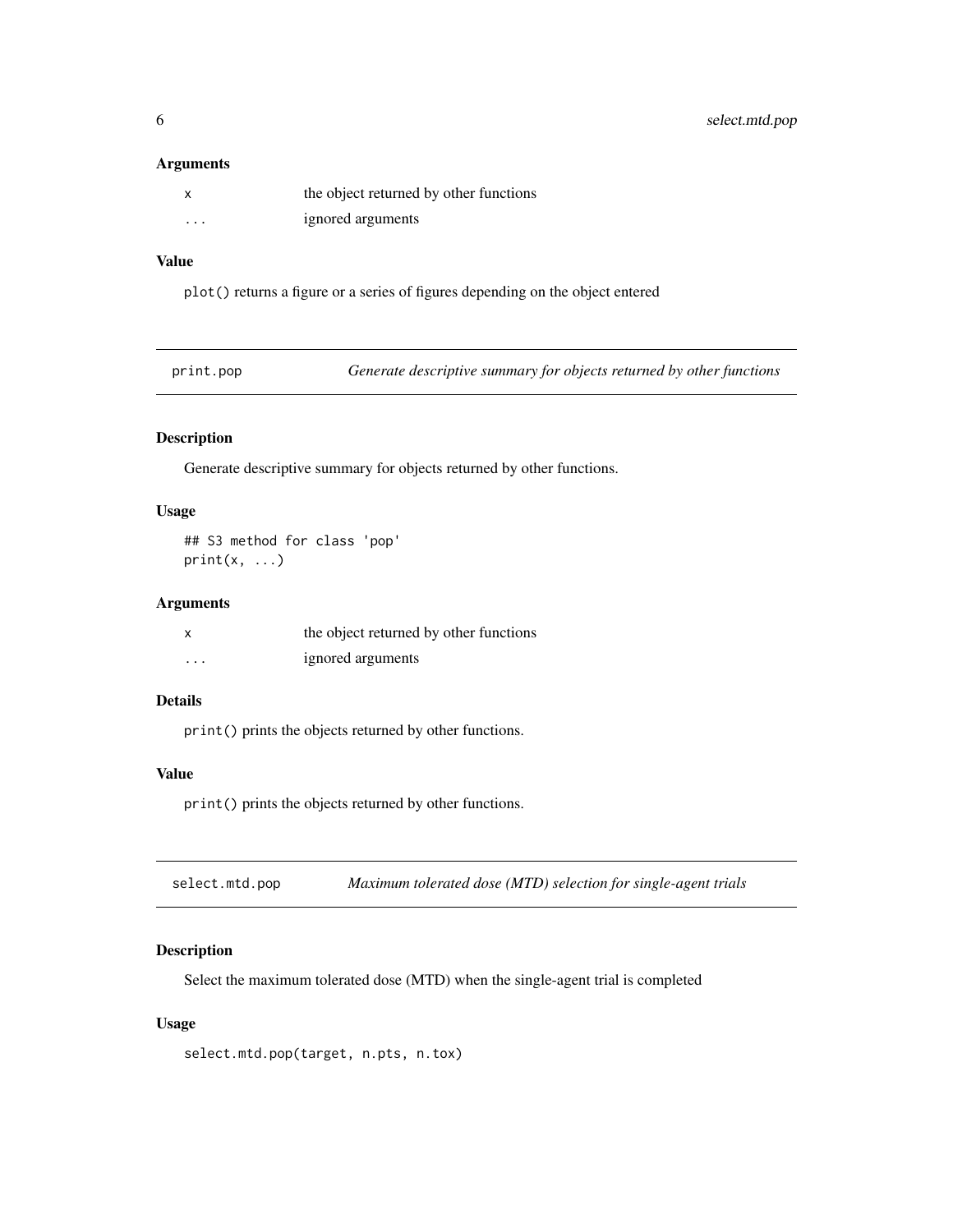# <span id="page-6-0"></span>summary.pop 7

# Arguments

| target | the target DLT rate                                                                                       |
|--------|-----------------------------------------------------------------------------------------------------------|
| n.pts  | a vector containing the number of patients treated at each dose level                                     |
| n.tox  | a vector containing the number of patients who experienced dose-limiting toxi-<br>city at each dose level |

# Value

select.mtd.pop() returns (1) selected MTD (\$MTD), (2) isotonic estimate of the DLT probablity at each dose and associated

# References

Brunk, H., Barlow, R. E., Bartholomew, D. J. & Bremner, J. M (1972, ISBN-13: 978-0471049708).

# Examples

```
### select the MTD for PoP trial
n \leq -c(4, 4, 16, 8, 0)y <- c(0, 0, 5, 5, 0)
selmtd <- select.mtd.pop(target=0.3,n.pts=n, n.tox=y)
summary(selmtd)
plot(selmtd)
```

| summary.pop | Generate descriptive summary for objects returned by other functions |
|-------------|----------------------------------------------------------------------|
|             | in PoPdesign                                                         |

# Description

Generate descriptive summary for objects returned by other functions.

# Usage

```
## S3 method for class 'pop'
summary(object, ...)
```
# Arguments

| object   | the object returned by other functions. |
|----------|-----------------------------------------|
| $\cdots$ | ignored arguments                       |

# Value

summary() prints the objects returned by other functions.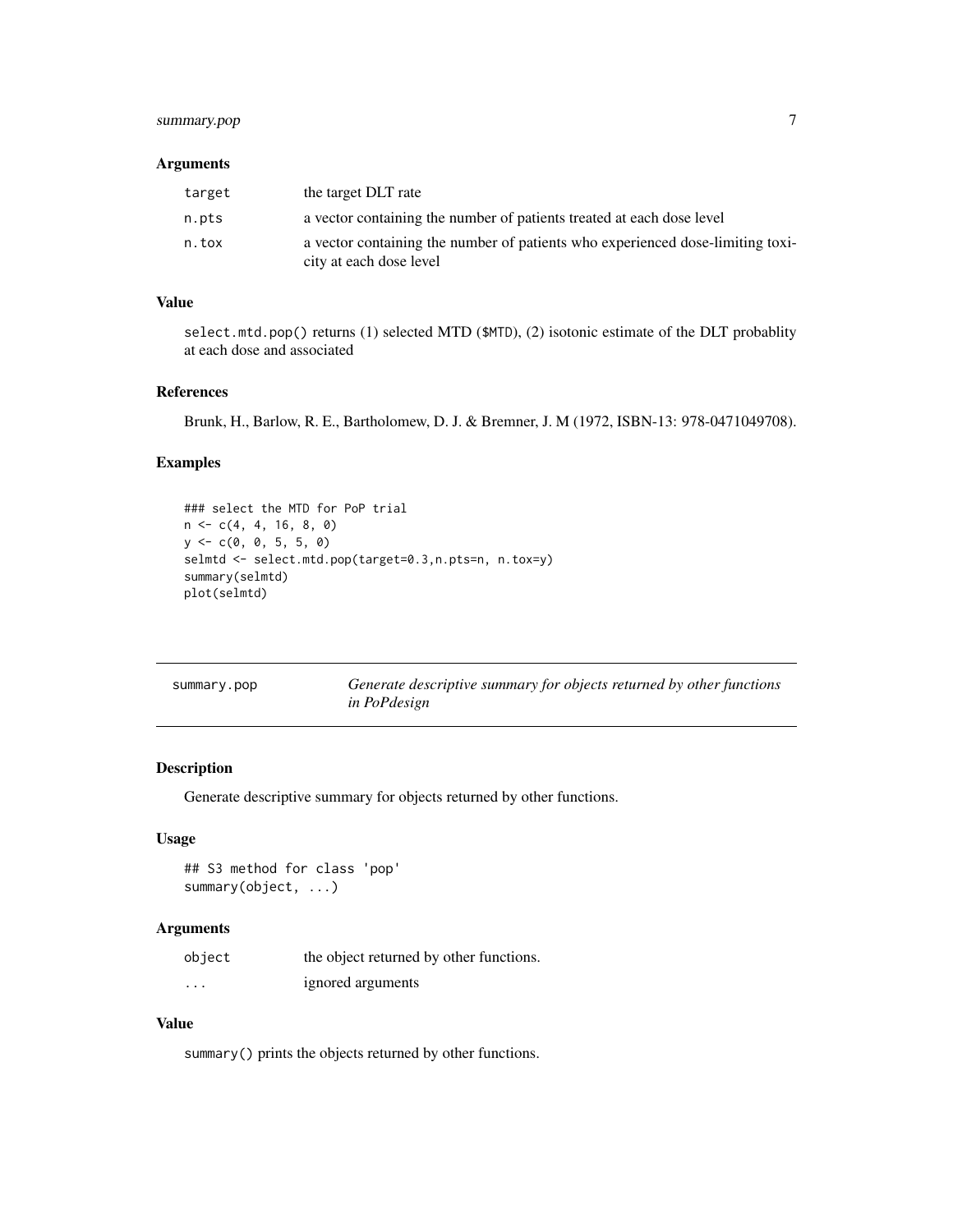# Examples

summary(selmtd)

```
## summarize the results returned by get.boundary.pop()
bound \leq get.boundary.pop(n.cohort = 10, cohortsize = 3, target=0.3,
                          cutoff=exp(1), K=3,cutoff_e=exp(-1))
summary(bound)
## summarize the results returned by get.oc.pop()
oc <- get.oc.pop(target=0.3,n.cohort=10,cohortsize=3,titration=TRUE,
                 cutoff=TRUE,cutoff_e=exp(-1),skeleton=c(0.3,0.4,0.5,0.6),n.trial=1000,
                 risk.cutoff=0.8,earlyterm=TRUE,start=1)
summary(oc)
### summarize the results returned by select.mtd.pop()
n <- c(3, 3, 15, 9, 0)
y \leq -c(0, 0, 4, 4, 0)selmtd <- select.mtd.pop(target=0.3,n.pts=n, n.tox=y)
```